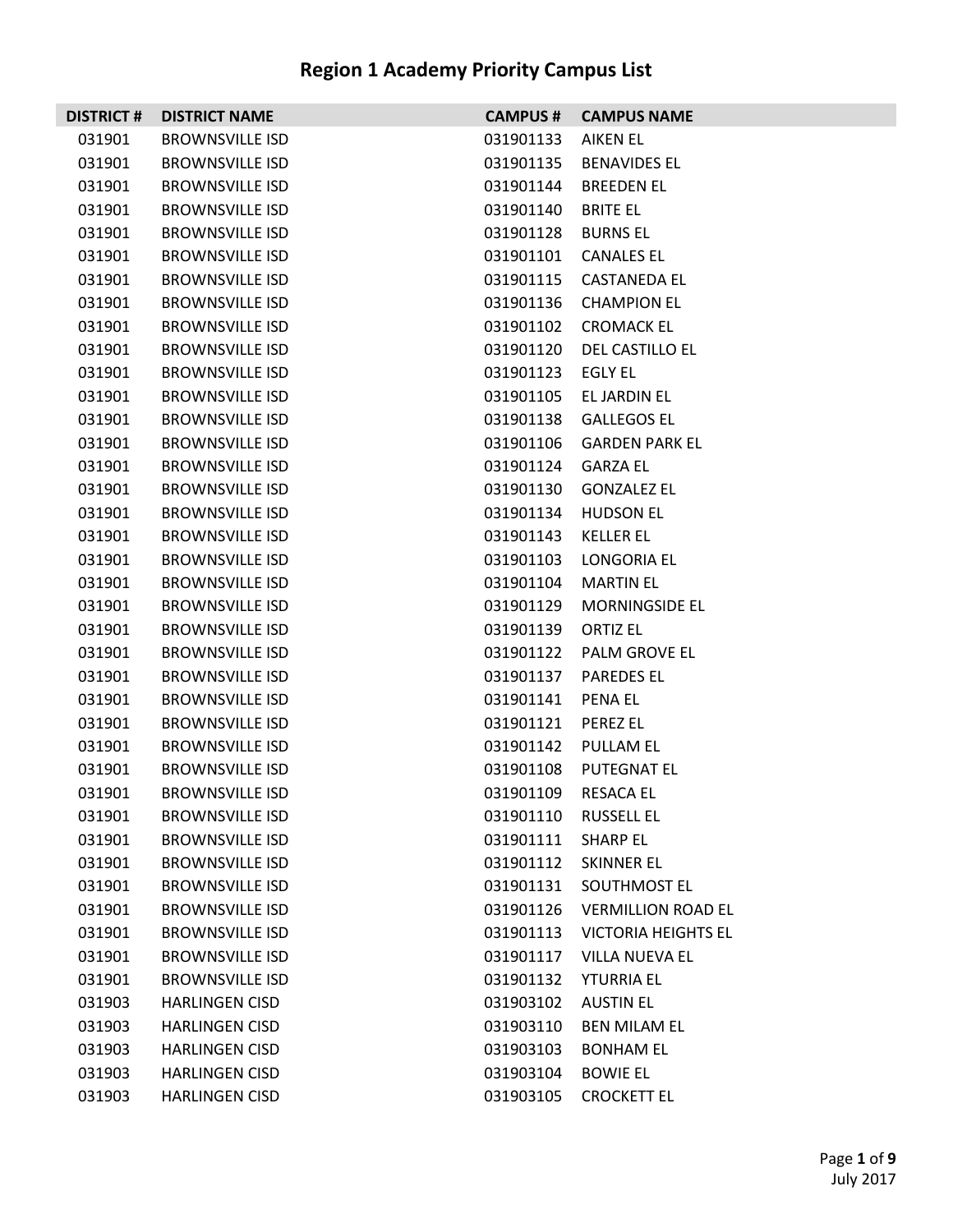| <b>DISTRICT #</b> | <b>DISTRICT NAME</b>    | <b>CAMPUS#</b> | <b>CAMPUS NAME</b>              |
|-------------------|-------------------------|----------------|---------------------------------|
| 031903            | <b>HARLINGEN CISD</b>   | 031903106      | <b>DISHMAN EL</b>               |
| 031903            | <b>HARLINGEN CISD</b>   | 031903122      | DR HESIQUIO RODRIGUEZ EL        |
| 031903            | <b>HARLINGEN CISD</b>   | 031903107      | <b>HOUSTON EL</b>               |
| 031903            | <b>HARLINGEN CISD</b>   | 031903108      | JEFFERSON EL                    |
| 031903            | <b>HARLINGEN CISD</b>   | 031903109      | LAMAR EL                        |
| 031903            | <b>HARLINGEN CISD</b>   | 031903123      | LEE H MEANS EL                  |
| 031903            | <b>HARLINGEN CISD</b>   | 031903120      | LONG EL                         |
| 031903            | <b>HARLINGEN CISD</b>   | 031903111      | STUART PLACE EL                 |
| 031903            | <b>HARLINGEN CISD</b>   | 031903112      | <b>TRAVIS EL</b>                |
| 031903            | <b>HARLINGEN CISD</b>   | 031903117      | TREASURE HILLS EL               |
| 031903            | <b>HARLINGEN CISD</b>   | 031903116      | <b>WILSON EL</b>                |
| 031903            | <b>HARLINGEN CISD</b>   | 031903114      | ZAVALA EL                       |
| 031905            | LA FERIA ISD            | 031905103      | C E VAIL EL                     |
| 031905            | LA FERIA ISD            | 031905106      | DAVID G SANCHEZ EL              |
| 031905            | LA FERIA ISD            | 031905105      | NOEMI DOMINGUEZ EL              |
| 031905            | LA FERIA ISD            | 031905101      | <b>SAM HOUSTON EL</b>           |
| 031906            | <b>LOS FRESNOS CISD</b> | 031906110      | DORA ROMERO EL                  |
| 031906            | LOS FRESNOS CISD        | 031906103      | LAS YESCAS EL                   |
| 031906            | LOS FRESNOS CISD        | 031906107      | LAURELES EL                     |
| 031906            | LOS FRESNOS CISD        | 031906104      | LOPEZ-RIGGINS EL                |
| 031906            | LOS FRESNOS CISD        | 031906101      | LOS FRESNOS EL                  |
| 031906            | LOS FRESNOS CISD        | 031906108      | OLMITO EL                       |
| 031906            | LOS FRESNOS CISD        | 031906106      | PALMER-LAAKSO EL                |
| 031906            | LOS FRESNOS CISD        | 031906109      | <b>RANCHO VERDE EL</b>          |
| 031906            | LOS FRESNOS CISD        | 031906102      | <b>VILLAREAL EL</b>             |
| 031909            | POINT ISABEL ISD        | 031909101      | DERRY EL                        |
| 031909            | POINT ISABEL ISD        | 031909102      | <b>GARRIGA EL</b>               |
| 031911            | RIO HONDO ISD           | 031911102      | RIO HONDO EL                    |
| 031911            | RIO HONDO ISD           | 031911103      | RIO HONDO INT                   |
| 031912            | SAN BENITO CISD         |                | 031912117 ANGELA GERUSA LEAL EL |
| 031912            | <b>SAN BENITO CISD</b>  | 031912103      | CASH EL                         |
| 031912            | <b>SAN BENITO CISD</b>  | 031912104      | DOWNS EL                        |
| 031912            | <b>SAN BENITO CISD</b>  | 031912101      | FRED BOOTH                      |
| 031912            | <b>SAN BENITO CISD</b>  | 031912201      | HESTER JUVENILE DETENT          |
| 031912            | SAN BENITO CISD         | 031912116      | JUDGE OSCAR DE LA FUENTE EL     |
| 031912            | <b>SAN BENITO CISD</b>  | 031912112      | LA ENCANTADA EL                 |
| 031912            | <b>SAN BENITO CISD</b>  | 031912114      | LA PALOMA EL                    |
| 031912            | <b>SAN BENITO CISD</b>  | 031912106      | LANDRUM EL                      |
| 031912            | SAN BENITO CISD         | 031912108      | RANGERVILLE EL                  |
| 031912            | <b>SAN BENITO CISD</b>  | 031912115      | RAUL GARZA JR EL                |
| 031912            | <b>SAN BENITO CISD</b>  | 031912109      | <b>ROBERTS EL</b>               |
| 031912            | SAN BENITO CISD         |                | 031912110 SULLIVAN EL           |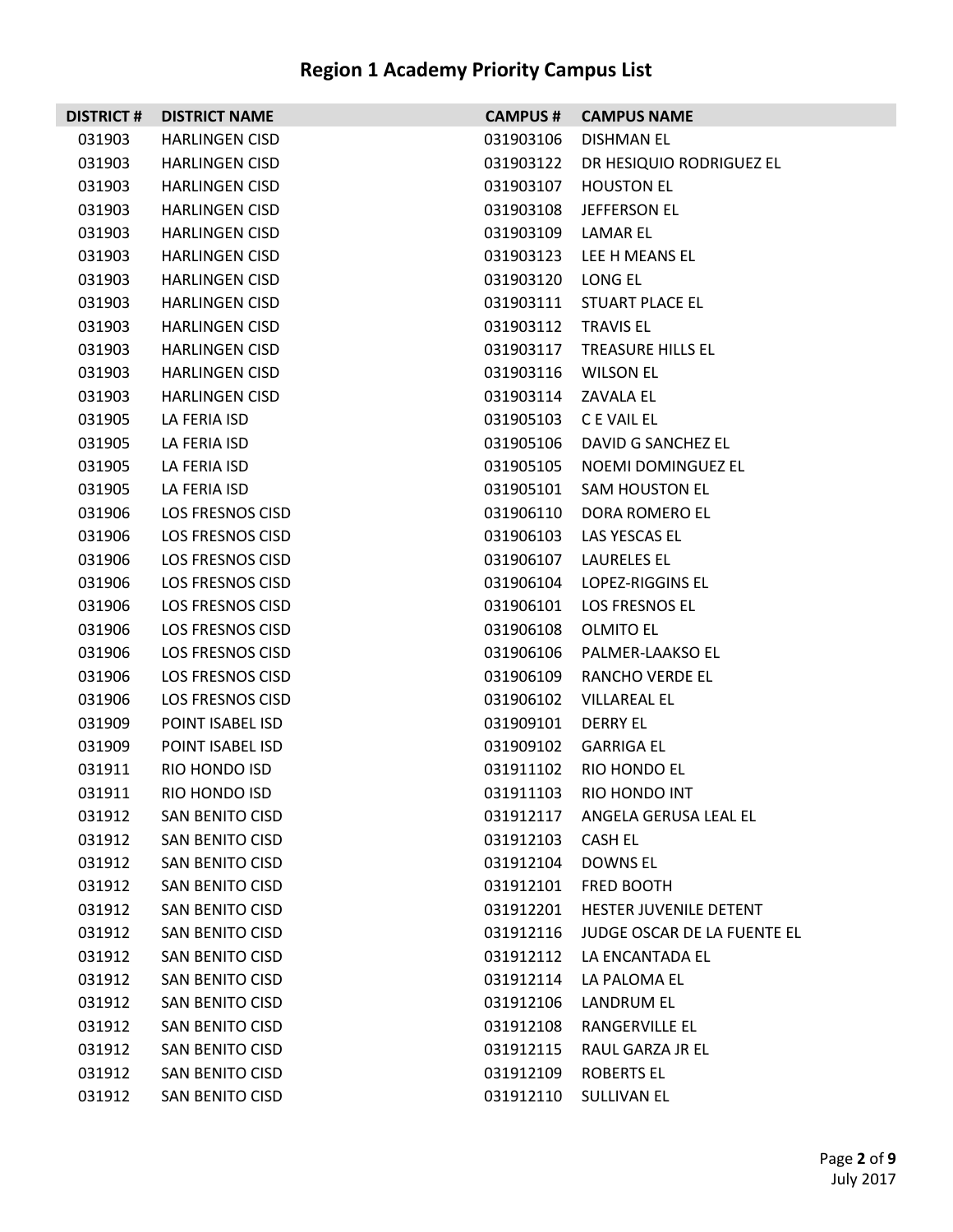| <b>DISTRICT#</b> | <b>DISTRICT NAME</b>               | <b>CAMPUS#</b> | <b>CAMPUS NAME</b>                  |
|------------------|------------------------------------|----------------|-------------------------------------|
| 031913           | SANTA MARIA ISD                    | 031913042      | SANTA MARIA MIDDLE                  |
| 031913           | SANTA MARIA ISD                    | 031913101      | TONY GONZALEZ EL                    |
| 031914           | SANTA ROSA ISD                     | 031914101      | ELMA E BARRERA EL                   |
| 015822           | JUBILEE ACADEMIC CENTER            | 015822010      | AHLOS LEADERSHIP ACADEMY - BROWNSVI |
| 015828           | HARMONY SCIENCE ACAD (SAN ANTONIO) | 015828005      | HARMONY SCIENCE ACADEMY - BROWNSV   |
| 101806           | RAUL YZAGUIRRE SCHOOL FOR SUCCESS  | 101806101      | RAUL YZAGUIRRE SCHOOL FOR SUCCESS   |
| 108802           | HORIZON MONTESSORI PUBLIC SCHOOLS  | 108802101      | <b>HORIZON MONTESSORI</b>           |
| 108802           | HORIZON MONTESSORI PUBLIC SCHOOLS  | 108802102      | <b>HORIZON MONTESSORI II</b>        |
| 108802           | HORIZON MONTESSORI PUBLIC SCHOOLS  | 108802103      | HORIZON MONTESSORI III              |
| 108807           | <b>IDEA PUBLIC SCHOOLS</b>         | 108807101      | <b>IDEA ACADEMY</b>                 |
| 108807           | <b>IDEA PUBLIC SCHOOLS</b>         | 108807107      | <b>IDEA ACADEMY ALAMO</b>           |
| 108807           | <b>IDEA PUBLIC SCHOOLS</b>         | 108807104      | <b>IDEA ACADEMY MISSION</b>         |
| 108807           | <b>IDEA PUBLIC SCHOOLS</b>         | 108807108      | <b>IDEA ACADEMY PHARR</b>           |
| 108807           | <b>IDEA PUBLIC SCHOOLS</b>         | 108807105      | <b>IDEA ACADEMY SAN BENITO</b>      |
| 108807           | <b>IDEA PUBLIC SCHOOLS</b>         | 108807106      | <b>IDEA ACADEMY SAN JUAN</b>        |
| 108807           | <b>IDEA PUBLIC SCHOOLS</b>         | 108807110      | <b>IDEA ACADEMY WESLACO</b>         |
| 108807           | <b>IDEA PUBLIC SCHOOLS</b>         | 108807135      | <b>IDEA ALLAN ACADEMY</b>           |
| 108807           | <b>IDEA PUBLIC SCHOOLS</b>         | 108807137      | <b>IDEA BLUFF SPRINGS ACADEMY</b>   |
| 108807           | <b>IDEA PUBLIC SCHOOLS</b>         | 108807112      | IDEA BROWNSVILLE ACADEMY            |
| 108807           | <b>IDEA PUBLIC SCHOOLS</b>         | 108807120      | <b>IDEA CARVER ACADEMY</b>          |
| 108807           | <b>IDEA PUBLIC SCHOOLS</b>         | 108807124      | <b>IDEA EASTSIDE ACADEMY</b>        |
| 108807           | <b>IDEA PUBLIC SCHOOLS</b>         | 108807109      | <b>IDEA EDINBURG ACADEMY</b>        |
| 108807           | <b>IDEA PUBLIC SCHOOLS</b>         | 108807103      | <b>IDEA FRONTIER ACADEMY</b>        |
| 108807           | <b>IDEA PUBLIC SCHOOLS</b>         | 108807125      | <b>IDEA JUDSON ACADEMY</b>          |
| 108807           | <b>IDEA PUBLIC SCHOOLS</b>         | 108807126      | <b>IDEA MAYS ACADEMY</b>            |
| 108807           | <b>IDEA PUBLIC SCHOOLS</b>         | 108807111      | <b>IDEA MCALLEN ACADEMY</b>         |
| 108807           | <b>IDEA PUBLIC SCHOOLS</b>         | 108807122      | <b>IDEA MONTERREY PARK ACADEMY</b>  |
| 108807           | <b>IDEA PUBLIC SCHOOLS</b>         | 108807115      | <b>IDEA NORTH MISSION ACADEMY</b>   |
| 108807           | <b>IDEA PUBLIC SCHOOLS</b>         | 108807102      | <b>IDEA QUEST ACADEMY</b>           |
| 108807           | <b>IDEA PUBLIC SCHOOLS</b>         | 108807114      | <b>IDEA RIVERVIEW ACADEMY</b>       |
| 108807           | <b>IDEA PUBLIC SCHOOLS</b>         | 108807136      | <b>IDEA RUNDBERG ACADEMY</b>        |
| 108807           | <b>IDEA PUBLIC SCHOOLS</b>         | 108807121      | <b>IDEA SOUTH FLORES ACADEMY</b>    |
| 108807           | <b>IDEA PUBLIC SCHOOLS</b>         | 108807123      | <b>IDEA WALZEM ACADEMY</b>          |
| 108807           | <b>IDEA PUBLIC SCHOOLS</b>         | 108807113      | <b>IDEA WESLACO PIKE ACADEMY</b>    |
| 108808           | VANGUARD ACADEMY                   | 108808105      | <b>VANGUARD BEETHOVEN</b>           |
| 108808           | VANGUARD ACADEMY                   | 108808104      | VANGUARD MOZART                     |
| 108808           | VANGUARD ACADEMY                   | 108808103      | VANGUARD PICASSO                    |
| 108808           | VANGUARD ACADEMY                   | 108808101      | <b>VANGUARD REMBRANDT</b>           |
| 108809           | EXCELLENCE IN LEADERSHIP ACADEMY   | 108809001      | EXCELLENCE IN LEADERSHIP ACADEMY    |
| 108902           | DONNA ISD                          | 108902104      | A M OCHOA EL                        |
| 108902           | DONNA ISD                          | 108902106      | C STAINKE EL                        |
| 108902           | DONNA ISD                          | 108902112      | CAPT D SALINAS II EL                |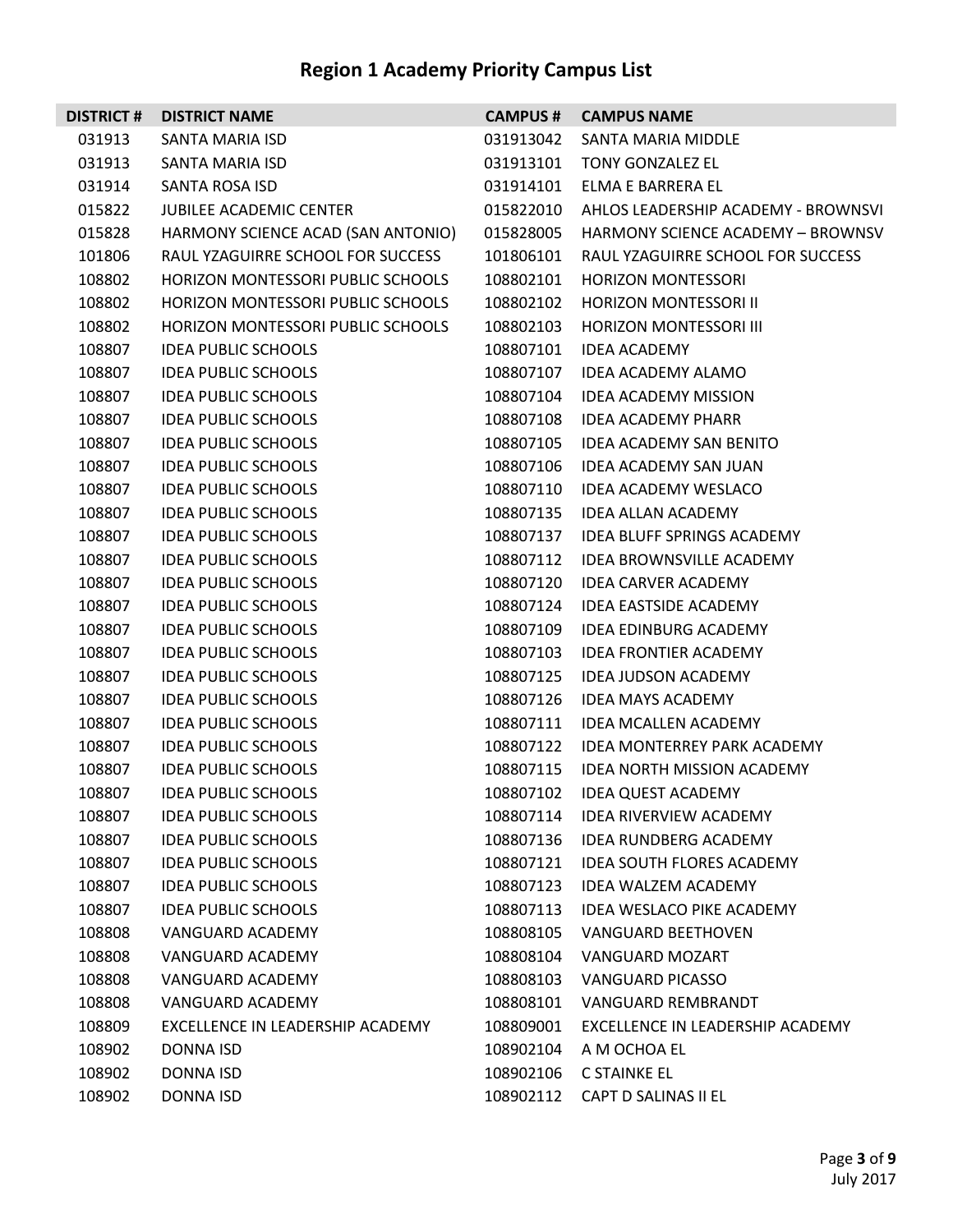| <b>DISTRICT#</b> | <b>DISTRICT NAME</b> | <b>CAMPUS#</b> | <b>CAMPUS NAME</b>                |
|------------------|----------------------|----------------|-----------------------------------|
| 108902           | DONNA ISD            | 108902116      | DANIEL SINGLETERRY SR             |
| 108902           | DONNA ISD            | 108902117      | ELOY GARZA SALAZAR EL             |
| 108902           | DONNA ISD            | 108902102      | <b>GUZMAN EL</b>                  |
| 108902           | DONNA ISD            | 108902109      | J W CACERES EL                    |
| 108902           | DONNA ISD            | 108902118      | <b>JULIAN S ADAME</b>             |
| 108902           | <b>DONNA ISD</b>     | 108902115      | LE NOIR EL                        |
| 108902           | DONNA ISD            | 108902111      | M RIVAS EL                        |
| 108902           | DONNA ISD            | 108902114      | MARIA ALICIA P MUNOZ EL           |
| 108902           | DONNA ISD            | 108902113      | PATRICIA S GARZA EL               |
| 108902           | DONNA ISD            | 108902105      | <b>RUNN EL</b>                    |
| 108902           | DONNA ISD            | 108902103      | <b>T PRICE EL</b>                 |
| 108903           | EDCOUCH-ELSA ISD     | 108903106      | JORGE R GUTIERREZ EARLY CHILDHOOD |
| 108903           | EDCOUCH-ELSA ISD     | 108903103      | <b>KENNEDY EL</b>                 |
| 108903           | EDCOUCH-ELSA ISD     | 108903105      | LBJEL                             |
| 108903           | EDCOUCH-ELSA ISD     | 108903104      | RUBEN C RODRIGUEZ EL              |
| 108903           | EDCOUCH-ELSA ISD     | 108903102      | SANTIAGO GARCIA EL                |
| 108904           | <b>EDINBURG CISD</b> | 108904129      | ALFONSO RAMIREZ EL                |
| 108904           | <b>EDINBURG CISD</b> | 108904126      | ANNE L MAGEE EL                   |
| 108904           | <b>EDINBURG CISD</b> | 108904101      | <b>AUSTIN ELEM</b>                |
| 108904           | <b>EDINBURG CISD</b> | 108904104      | <b>BETTS EL</b>                   |
| 108904           | <b>EDINBURG CISD</b> | 108904102      | <b>BREWSTER EL</b>                |
| 108904           | <b>EDINBURG CISD</b> | 108904122      | CANO-GONZALEZ ELEM                |
| 108904           | <b>EDINBURG CISD</b> | 108904125      | CARMEN V AVILA EL                 |
| 108904           | <b>EDINBURG CISD</b> | 108904123      | CAVAZOS EL                        |
| 108904           | <b>EDINBURG CISD</b> | 108904117      | DE LA VINA ELEM                   |
| 108904           | <b>EDINBURG CISD</b> | 108904128      | DR KAY TEER CRAWFORD EL           |
| 108904           | <b>EDINBURG CISD</b> | 108904127      | DR THOMAS ESPARZA EL              |
| 108904           | <b>EDINBURG CISD</b> | 108904120      | <b>EISENHOWER EL</b>              |
| 108904           | <b>EDINBURG CISD</b> |                | 108904116 ESCANDON EL             |
| 108904           | <b>EDINBURG CISD</b> | 108904112      | <b>FREDDY GONZALEZ EL</b>         |
| 108904           | <b>EDINBURG CISD</b> | 108904109      | <b>GUERRA EL</b>                  |
| 108904           | <b>EDINBURG CISD</b> | 108904103      | <b>HARGILL EL</b>                 |
| 108904           | <b>EDINBURG CISD</b> | 108904105      | <b>JEFFERSON ELEM</b>             |
| 108904           | <b>EDINBURG CISD</b> | 108904121      | JOHN F KENNEDY EL                 |
| 108904           | <b>EDINBURG CISD</b> | 108904040      | <b>JUVENILE DETENTION CTR</b>     |
| 108904           | <b>EDINBURG CISD</b> | 108904113      | L B JOHNSON EL                    |
| 108904           | <b>EDINBURG CISD</b> | 108904107      | LEE EL                            |
| 108904           | <b>EDINBURG CISD</b> | 108904108      | LINCOLN EL                        |
| 108904           | <b>EDINBURG CISD</b> | 108904131      | MACARIA DELA GARZA GORENA EL      |
| 108904           | <b>EDINBURG CISD</b> | 108904115      | <b>MONTE CRISTO EL</b>            |
| 108904           | <b>EDINBURG CISD</b> | 108904130      | R C FLORES-MARK A ZAPATA EL       |
| 108904           | <b>EDINBURG CISD</b> | 108904118      | SAN CARLOS EL                     |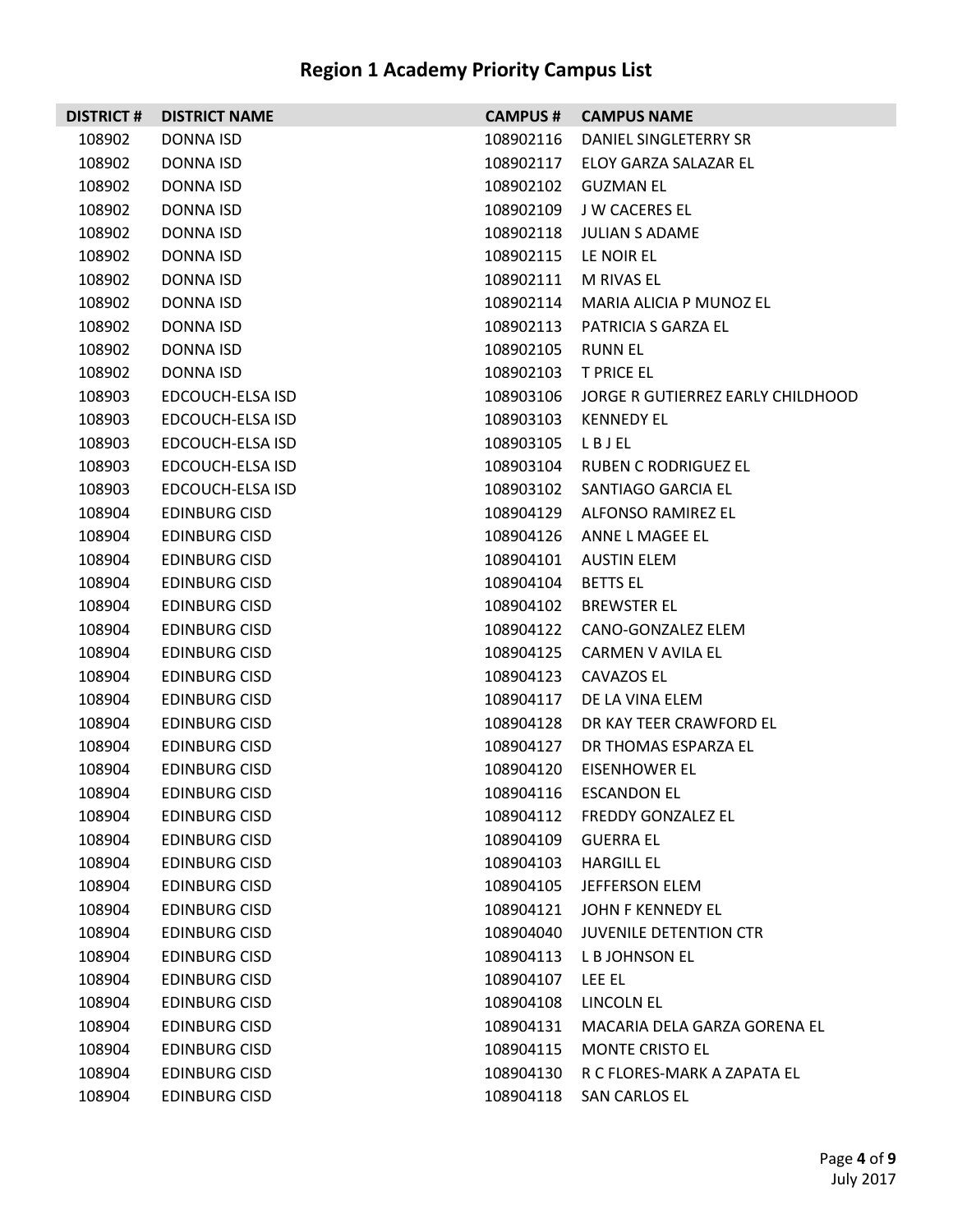| <b>DISTRICT#</b> | <b>DISTRICT NAME</b> | <b>CAMPUS#</b> | <b>CAMPUS NAME</b>               |
|------------------|----------------------|----------------|----------------------------------|
| 108904           | <b>EDINBURG CISD</b> | 108904111      | <b>TRAVIS EL</b>                 |
| 108904           | EDINBURG CISD        | 108904106      | <b>TREVINO EL</b>                |
| 108904           | <b>EDINBURG CISD</b> | 108904119      | <b>TRUMAN EL</b>                 |
| 108904           | EDINBURG CISD        | 108904124      | VILLARREAL EL                    |
| 108904           | <b>EDINBURG CISD</b> | 108904110      | ZAVALA ELEM                      |
| 108905           | <b>HIDALGO ISD</b>   | 108905103      | DR ALEJO SALINAS JR EL           |
| 108905           | <b>HIDALGO ISD</b>   | 108905101      | <b>HIDALGO EL</b>                |
| 108905           | <b>HIDALGO ISD</b>   | 108905104      | <b>HIDALGO PARK EL</b>           |
| 108905           | <b>HIDALGO ISD</b>   | 108905102      | <b>KELLY EL</b>                  |
| 108906           | <b>MCALLEN ISD</b>   | 108906101      | ALVAREZ EL                       |
| 108906           | <b>MCALLEN ISD</b>   | 108906127      | <b>BLANCA E SANCHEZ</b>          |
| 108906           | MCALLEN ISD          | 108906103      | <b>BONHAM EL</b>                 |
| 108906           | MCALLEN ISD          | 108906126      | <b>CASTANEDA EL</b>              |
| 108906           | <b>MCALLEN ISD</b>   | 108906128      | DR PABLO PEREZ                   |
| 108906           | <b>MCALLEN ISD</b>   | 108906119      | <b>ESCANDON EL</b>               |
| 108906           | <b>MCALLEN ISD</b>   | 108906114      | <b>FIELDS EL</b>                 |
| 108906           | MCALLEN ISD          | 108906122      | <b>GARZA EL</b>                  |
| 108906           | <b>MCALLEN ISD</b>   | 108906106      | <b>HOUSTON EL</b>                |
| 108906           | <b>MCALLEN ISD</b>   | 108906107      | <b>JACKSON EL</b>                |
| 108906           | MCALLEN ISD          | 108906129      | LUCILE HENDRICKS EL              |
| 108906           | MCALLEN ISD          | 108906123      | <b>MCAULIFFE EL</b>              |
| 108906           | <b>MCALLEN ISD</b>   | 108906111      | MILAM EL                         |
| 108906           | <b>MCALLEN ISD</b>   | 108906108      | <b>NAVARRO EL</b>                |
| 108906           | MCALLEN ISD          | 108906120      | RAYBURN ELEMENTARY               |
| 108906           | MCALLEN ISD          | 108906121      | ROOSEVELT EL                     |
| 108906           | <b>MCALLEN ISD</b>   | 108906116      | <b>SEGUIN EL</b>                 |
| 108906           | <b>MCALLEN ISD</b>   | 108906130      | THIGPEN-ZAVALA EL                |
| 108906           | <b>MCALLEN ISD</b>   | 108906112      | <b>WILSON EL</b>                 |
| 108907           | <b>MERCEDES ISD</b>  | 108907109      | JOHN F KENNEDY EL                |
| 108907           | <b>MERCEDES ISD</b>  | 108907107      | RUBEN HINOJOSA EL                |
| 108907           | <b>MERCEDES ISD</b>  | 108907102      | <b>TAYLOR EL</b>                 |
| 108907           | <b>MERCEDES ISD</b>  | 108907103      | <b>TRAVIS EL</b>                 |
| 108908           | <b>MISSION CISD</b>  | 108908107      | <b>ALTON EL</b>                  |
| 108908           | <b>MISSION CISD</b>  | 108908101      | <b>BRYAN EL</b>                  |
| 108908           | <b>MISSION CISD</b>  | 108908108      | <b>CANTU EL</b>                  |
| 108908           | <b>MISSION CISD</b>  | 108908112      | <b>CARL C WAITZ EL</b>           |
| 108908           | <b>MISSION CISD</b>  | 108908102      | <b>CASTRO EL</b>                 |
| 108908           | <b>MISSION CISD</b>  | 108908116      | HILDA C ESCOBAR/ALICIA C RIOS EL |
| 108908           | <b>MISSION CISD</b>  | 108908115      | HURLA M MIDKIFF EL               |
| 108908           | <b>MISSION CISD</b>  | 108908109      | <b>LEAL EL</b>                   |
| 108908           | <b>MISSION CISD</b>  | 108908104      | <b>MARCELL EL</b>                |
| 108908           | <b>MISSION CISD</b>  | 108908110      | MIMS EL                          |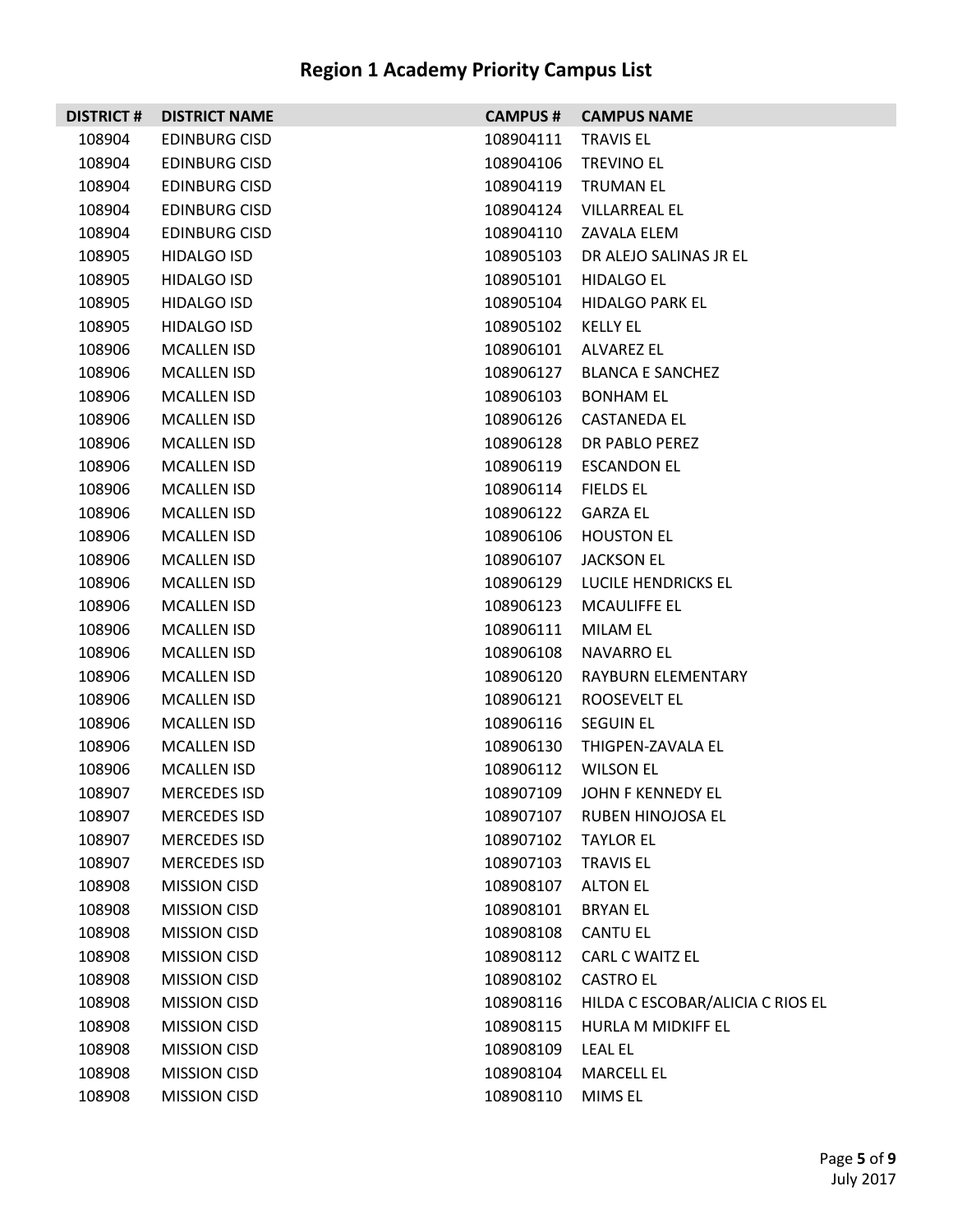| <b>DISTRICT#</b> | <b>DISTRICT NAME</b>     | <b>CAMPUS#</b> | <b>CAMPUS NAME</b>           |
|------------------|--------------------------|----------------|------------------------------|
| 108908           | <b>MISSION CISD</b>      | 108908111      | OLLIE O'GRADY EL             |
| 108908           | <b>MISSION CISD</b>      | 108908105      | <b>PEARSON EL</b>            |
| 108908           | <b>MISSION CISD</b>      | 108908114      | RAQUEL CAVAZOS EL            |
| 108908           | <b>MISSION CISD</b>      | 108908113      | SALINAS EL                   |
| 108909           | PHARR-SAN JUAN-ALAMO ISD | 108909113      | AIDA C ESCOBAR EL            |
| 108909           | PHARR-SAN JUAN-ALAMO ISD | 108909112      | ALFRED SORENSEN EL           |
| 108909           | PHARR-SAN JUAN-ALAMO ISD | 108909130      | ALLEN & WILLIAM ARNOLD EL    |
| 108909           | PHARR-SAN JUAN-ALAMO ISD | 108909118      | AMANDA GARZA-PENA EL         |
| 108909           | PHARR-SAN JUAN-ALAMO ISD | 108909120      | ARNOLDO CANTU SR EL          |
| 108909           | PHARR-SAN JUAN-ALAMO ISD | 108909126      | AUGUSTO GUERRA EL            |
| 108909           | PHARR-SAN JUAN-ALAMO ISD | 108909136      | BERTA S PALACIOS EL          |
| 108909           | PHARR-SAN JUAN-ALAMO ISD | 108909128      | CARMEN ANAYA EL              |
| 108909           | PHARR-SAN JUAN-ALAMO ISD | 108909123      | <b>CESAR CHAVEZ EL</b>       |
| 108909           | PHARR-SAN JUAN-ALAMO ISD | 108909116      | DANIEL RAMIREZ EL            |
| 108909           | PHARR-SAN JUAN-ALAMO ISD | 108909124      | DR WILLIAM LONG EL           |
| 108909           | PHARR-SAN JUAN-ALAMO ISD | 108909122      | DRS REED - MOCK EL           |
| 108909           | PHARR-SAN JUAN-ALAMO ISD | 108909119      | EDITH & ETHEL CARMAN EL      |
| 108909           | PHARR-SAN JUAN-ALAMO ISD | 108909107      | <b>GERALDINE PALMER EL</b>   |
| 108909           | PHARR-SAN JUAN-ALAMO ISD | 108909127      | <b>GRACIELA GARCIA EL</b>    |
| 108909           | PHARR-SAN JUAN-ALAMO ISD | 108909108      | <b>HENRY FORD EL</b>         |
| 108909           | PHARR-SAN JUAN-ALAMO ISD | 108909106      | JOHN DOEDYNS EL              |
| 108909           | PHARR-SAN JUAN-ALAMO ISD | 108909101      | JOHN MCKEEVER EL             |
| 108909           | PHARR-SAN JUAN-ALAMO ISD | 108909117      | <b>KELLY-PHARR EL</b>        |
| 108909           | PHARR-SAN JUAN-ALAMO ISD | 108909134      | MARCIA R GARZA               |
| 108909           | PHARR-SAN JUAN-ALAMO ISD | 108909115      | RAUL LONGORIA EL             |
| 108909           | PHARR-SAN JUAN-ALAMO ISD | 108909121      | SANTOS LIVAS EL              |
| 108909           | PHARR-SAN JUAN-ALAMO ISD | 108909129      | <b>SGT LEONEL TREVINO EL</b> |
| 108909           | PHARR-SAN JUAN-ALAMO ISD | 108909125      | VIDA N CLOVER EL             |
| 108909           | PHARR-SAN JUAN-ALAMO ISD | 108909110      | <b>ZEFERINO FARIAS EL</b>    |
| 108910           | PROGRESO ISD             | 108910105      | <b>EAST EL</b>               |
| 108910           | <b>PROGRESO ISD</b>      | 108910104      | <b>NORTH EL</b>              |
| 108910           | PROGRESO ISD             | 108910102      | PROGRESO EL WEST             |
| 108911           | SHARYLAND ISD            | 108911109      | DONNA WERNECKE EL            |
| 108911           | SHARYLAND ISD            | 108911103      | <b>JESSIE L JENSEN EL</b>    |
| 108911           | SHARYLAND ISD            | 108911101      | JOHN H SHARY EL              |
| 108911           | SHARYLAND ISD            | 108911107      | LLOYD & DOLLY BENTSEN EL     |
| 108911           | SHARYLAND ISD            | 108911102      | OLIVERO GARZA SR EL          |
| 108911           | SHARYLAND ISD            | 108911104      | ROMULO D MARTINEZ EL         |
| 108912           | LA JOYA ISD              | 108912124      | <b>CORINA PENA EL</b>        |
| 108912           | LA JOYA ISD              | 108912111      | DIAZ-VILLARREAL EL           |
| 108912           | LA JOYA ISD              | 108912122      | DR AMERICO PAREDES EL        |
| 108912           | LA JOYA ISD              | 108912127      | DR MARIA PALMIRA MENDIOLA EL |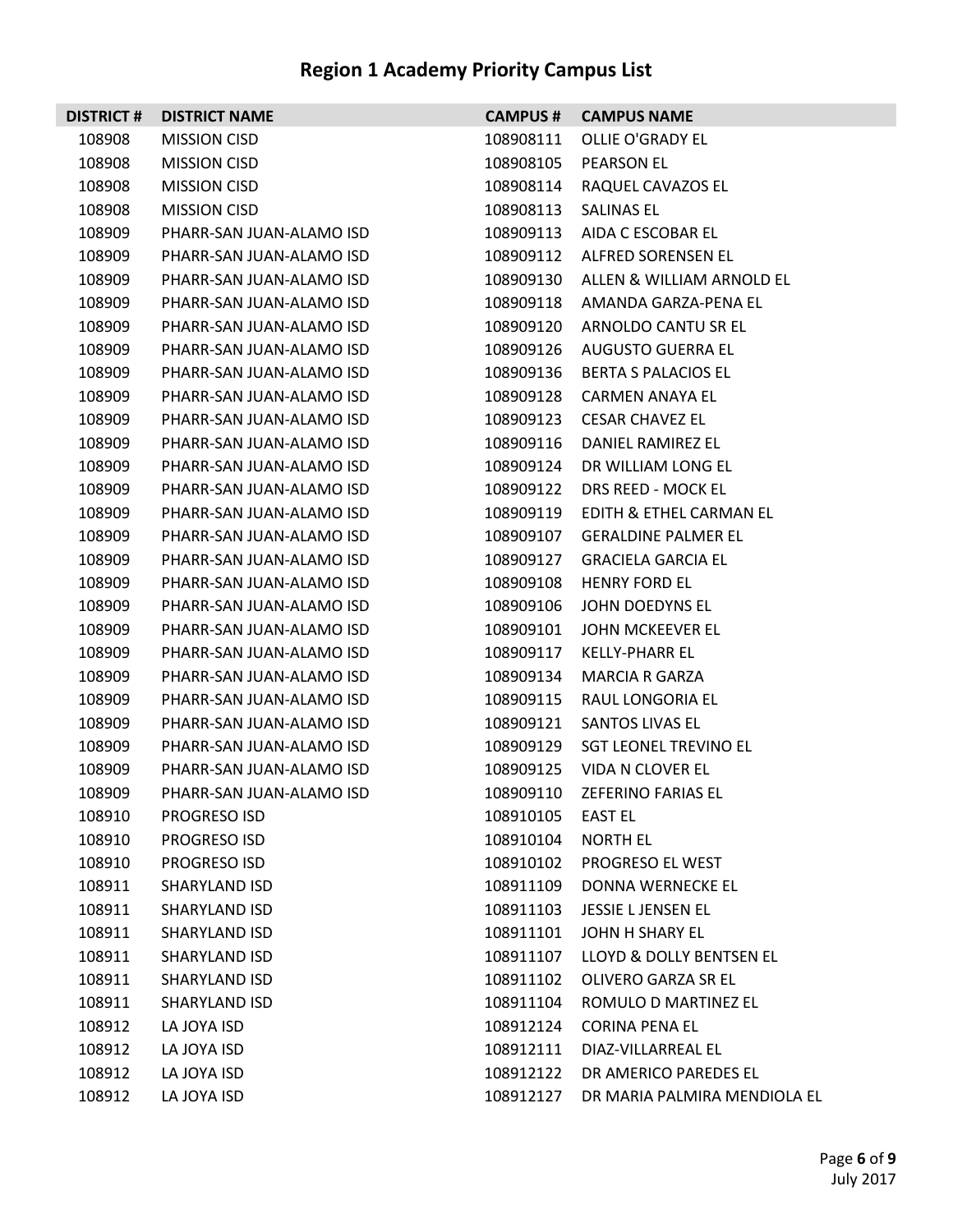|        | <b>DISTRICT # DISTRICT NAME</b> |           | <b>CAMPUS # CAMPUS NAME</b>            |
|--------|---------------------------------|-----------|----------------------------------------|
| 108912 | LA JOYA ISD                     | 108912108 | E B REYNA EL                           |
| 108912 | LA JOYA ISD                     | 108912107 | ELIGIO KIKA DE LA GARZA EL             |
| 108912 | LA JOYA ISD                     | 108912109 | ELODIA R CHAPA EL                      |
| 108912 | LA JOYA ISD                     |           | 108912118 EMILIANO ZAPATA EL           |
| 108912 | LA JOYA ISD                     | 108912121 | ENRIQUE KIKI CAMARENA EL               |
| 108912 | LA JOYA ISD                     |           | 108912126 EVANGELINA GARZA EL          |
| 108912 | LA JOYA ISD                     | 108912104 | <b>GUILLERMO FLORES EL</b>             |
| 108912 | LA JOYA ISD                     |           | 108912115 HENRY B GONZALEZ EL          |
| 108912 | LA JOYA ISD                     | 108912102 | JOHN F KENNEDY EL                      |
| 108912 | LA JOYA ISD                     |           | 108912110 JOSE DE ESCANDON EL          |
| 108912 | LA JOYA ISD                     | 108912120 | <b>JUAN SEGUIN EL</b>                  |
| 108912 | LA JOYA ISD                     |           | 108912106 LEO J LEO EL                 |
| 108912 | LA JOYA ISD                     | 108912116 | LLOYD M BENTSEN EL                     |
| 108912 | LA JOYA ISD                     | 108912112 | NARCISO CAVAZOS                        |
| 108912 | LA JOYA ISD                     | 108912114 | <b>PATRICIO PEREZ EL</b>               |
| 108912 | LA JOYA ISD                     |           | 108912105 ROSENDO BENAVIDES EL         |
| 108912 | LA JOYA ISD                     | 108912117 | SAM FORDYCE EL                         |
| 108912 | LA JOYA ISD                     |           | 108912113 TABASCO EL                   |
| 108912 | LA JOYA ISD                     |           | 108912123 WILLIAM J CLINTON EL         |
| 108913 | WESLACO ISD                     |           | 108913113 A N RICO ELEMENTARY          |
| 108913 | WESLACO ISD                     | 108913110 | AIRPORT ELEMENTARY                     |
| 108913 | WESLACO ISD                     | 108913114 | CLECKLER/HEALD EL                      |
| 108913 | WESLACO ISD                     | 108913109 | DR R E MARGO EL                        |
| 108913 | WESLACO ISD                     |           | 108913102 F D ROOSEVELT ELEMENTARY     |
| 108913 | WESLACO ISD                     | 108913008 | HORTON DISCIPLINARY ALTERNATIVE ED     |
| 108913 | WESLACO ISD                     | 108913111 | <b>MEMORIAL EL</b>                     |
| 108913 | WESLACO ISD                     | 108913112 | <b>NORTH BRIDGE EL</b>                 |
| 108913 | <b>WESLACO ISD</b>              |           | 108913117 PFC MARIO YBARRA EL          |
| 108913 | <b>WESLACO ISD</b>              | 108913106 | RAUL A GONZALEZ JR EL                  |
| 108913 | <b>WESLACO ISD</b>              |           | 108913104 RODOLFO RUDY SILVA JR EL     |
| 108913 | <b>WESLACO ISD</b>              | 108913103 | SAM HOUSTON EL                         |
| 108914 | LA VILLA ISD                    | 108914101 | JOSE BERNABE MUNOZ EL                  |
| 108915 | <b>MONTE ALTO ISD</b>           | 108915101 | <b>MONTE ALTO EL</b>                   |
| 108916 | VALLEY VIEW ISD                 |           | 108916106 VALLEY VIEW 5TH GRADE CAMPUS |
| 108916 | <b>VALLEY VIEW ISD</b>          | 108916102 | <b>VALLEY VIEW EL</b>                  |
| 108916 | VALLEY VIEW ISD                 |           | 108916103 VALLEY VIEW NORTH EL         |
| 108916 | VALLEY VIEW ISD                 |           | 108916105 VALLEY VIEW SOUTH EL         |
| 108916 | VALLEY VIEW ISD                 |           | 108916104 WILBUR E LUCAS EL            |
| 124901 | JIM HOGG COUNTY ISD             | 124901101 | <b>HEBBRONVILLE EL</b>                 |
| 214901 | RIO GRANDE CITY CISD            | 214901110 | ALTO BONITO EL                         |
| 214901 | RIO GRANDE CITY CISD            | 214901112 | DR MARIO E RAMIREZ EL                  |
| 214901 | RIO GRANDE CITY CISD            |           | 214901111 GENERAL RICARDO SANCHEZ EL   |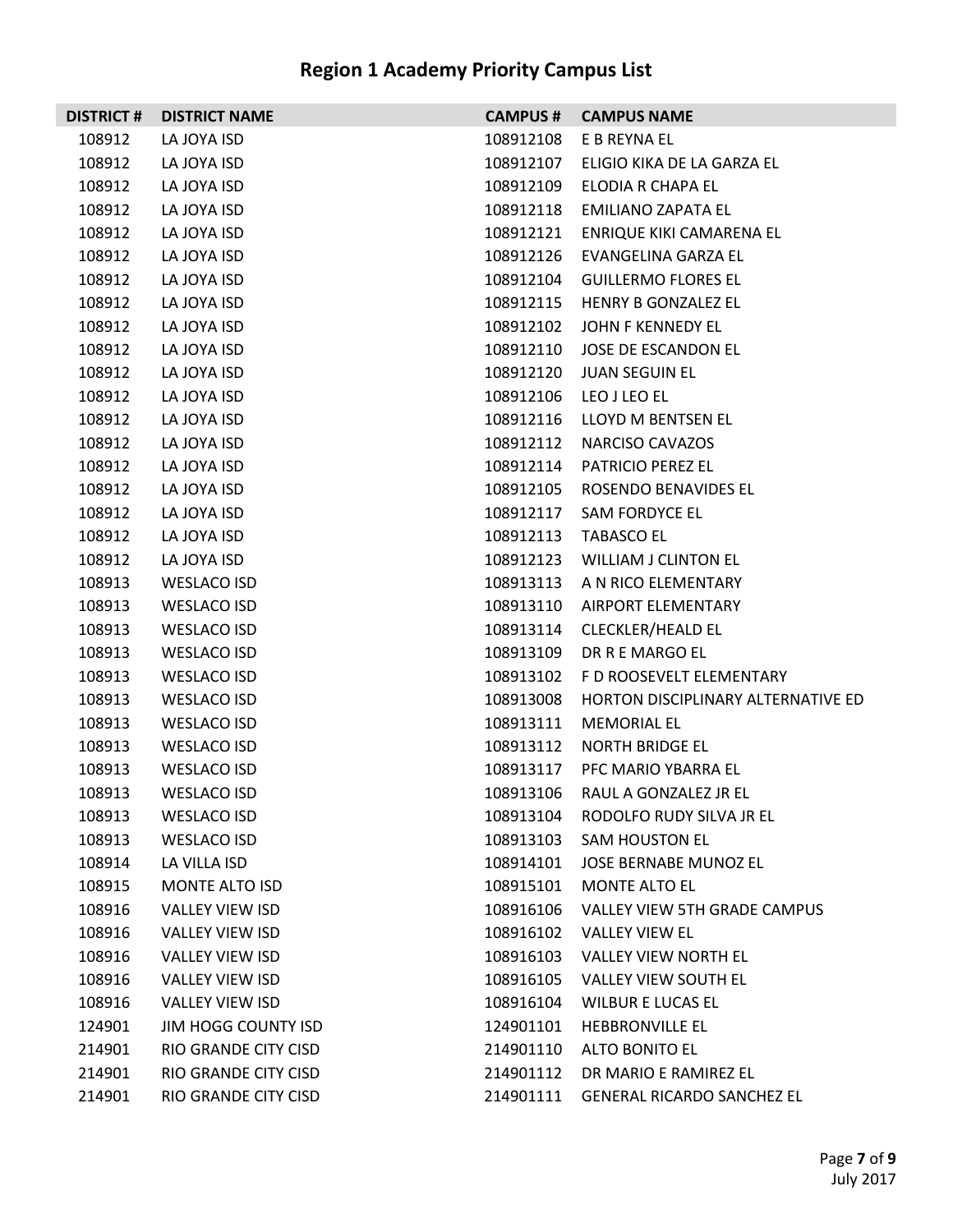| <b>DISTRICT#</b> | <b>DISTRICT NAME</b> | <b>CAMPUS #</b> | <b>CAMPUS NAME</b>          |
|------------------|----------------------|-----------------|-----------------------------|
| 214901           | RIO GRANDE CITY CISD | 214901102       | <b>GRULLA EL</b>            |
| 214901           | RIO GRANDE CITY CISD | 214901105       | JOHN & OLIVE HINOJOSA EL    |
| 214901           | RIO GRANDE CITY CISD | 214901103       | LA UNION EL                 |
| 214901           | RIO GRANDE CITY CISD | 214901104       | NORTH GRAMMAR EL            |
| 214901           | RIO GRANDE CITY CISD | 214901107       | RINGGOLD EL                 |
| 214901           | RIO GRANDE CITY CISD | 214901108       | ROQUE GUERRA JR EL          |
| 214902           | SAN ISIDRO ISD       | 214902101       | SAN ISIDRO EL               |
| 214903           | ROMA ISD             | 214903106       | EMMA VERA EL                |
| 214903           | ROMA ISD             | 214903103       | <b>FLORENCE J SCOTT EL</b>  |
| 214903           | ROMA ISD             | 214903108       | ROEL A & CELIA R SAENZ EL   |
| 214903           | ROMA ISD             | 214903105       | RT BARRERA EL               |
| 214903           | ROMA ISD             | 214903109       | <b>VETERANS MEMORIAL EL</b> |
| 214903           | ROMA ISD             | 214903101       | YNES B ESCOBAR EL           |
| 240901           | LAREDO ISD           | 240901101       | <b>BRUNIEL</b>              |
| 240901           | LAREDO ISD           | 240901119       | D D HACHAR EL               |
| 240901           | LAREDO ISD           | 240901104       | DAICHES EL                  |
| 240901           | LAREDO ISD           | 240901102       | DON JOSE GALLEGO            |
| 240901           | LAREDO ISD           | 240901123       | <b>DOVALINA EL</b>          |
| 240901           | LAREDO ISD           | 240901105       | <b>FARIAS EL</b>            |
| 240901           | LAREDO ISD           | 240901121       | H B ZACHRY EL               |
| 240901           | LAREDO ISD           | 240901106       | <b>HEIGHTS EL</b>           |
| 240901           | LAREDO ISD           | 240901120       | J C MARTIN JR EL            |
| 240901           | <b>LAREDO ISD</b>    | 240901122       | J KAWAS EL                  |
| 240901           | LAREDO ISD           | 240901108       | LEYENDECKER EL              |
| 240901           | LAREDO ISD           | 240901124       | LIGARDE EL                  |
| 240901           | LAREDO ISD           | 240901109       | <b>MACDONELL EL</b>         |
| 240901           | <b>LAREDO ISD</b>    | 240901110       | <b>MILTON EL</b>            |
| 240901           | LAREDO ISD           | 240901111       | PIERCE EL                   |
| 240901           | LAREDO ISD           | 240901112       | <b>RYAN EL</b>              |
| 240901           | LAREDO ISD           | 240901115       | SANTA MARIA EL              |
| 240901           | LAREDO ISD           | 240901116       | SANTO NINO EL               |
| 240901           | LAREDO ISD           | 240901125       | T SANCHEZ EL / H OCHOA EL   |
| 240901           | <b>LAREDO ISD</b>    | 240901107       | <b>TARVER EL</b>            |
| 240901           | LAREDO ISD           | 240901010       | WEBB COUNTY J J A E P       |
| 240903           | UNITED ISD           | 240903114       | AMPARO GUTIERREZ EL         |
| 240903           | UNITED ISD           | 240903131       | <b>BARBARA FASKEN EL</b>    |
| 240903           | UNITED ISD           | 240903128       | <b>BONNIE L GARCIA EL</b>   |
| 240903           | UNITED ISD           | 240903105       | <b>CLARK EL</b>             |
| 240903           | UNITED ISD           | 240903112       | <b>FINLEY EL</b>            |
| 240903           | UNITED ISD           | 240903123       | FRANKLIN D ROOSEVELT EL     |
| 240903           | UNITED ISD           | 240903125       | HENRY CUELLAR EL            |
| 240903           | UNITED ISD           | 240903127       | JOHN W ARNDT EL             |